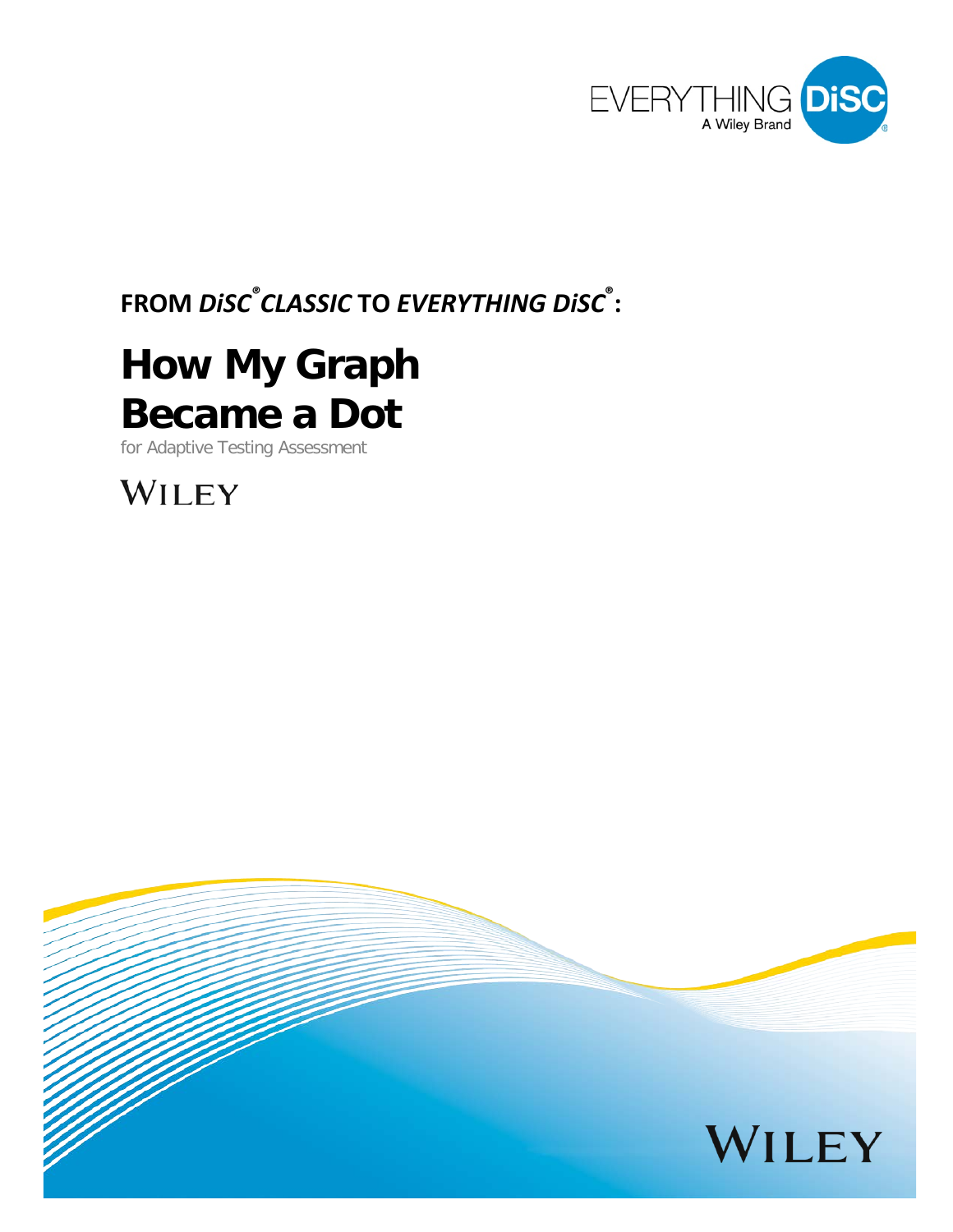# **FROM** *DiSC***®** *CLASSIC* **TO** *EVERYTHING DiSC***®: HOW MY GRAPH BECAME A DOT**

The DiSC® model has been used for decades to help people understand themselves and others. Practitioners continue to find ways to make the model simpler, more intuitive, and more relevant while still enhancing the richness of insight that has made DiSC so popular. In this paper, we'll discuss some of the different ways in which the DiSC model can be both measured and represented. More specifically, we'll explore how DiSC is measured and represented in the *Everything DiSC*® suite of applicationspecific products based on the third generation of the research-validated DiSC assessment. Finally, we'll discuss the implications and benefits of this approach relative to some of the more traditional approaches to teaching DiSC.

The traditional way to represent the DiSC model is a line-graph format, as shown in Figure 1. This format is used in products such as the *DiSC Classic* profile and provides separate scores on four scales: D, i, S, and C. The interpretation of this graph within the profile is based on a Classical Pattern, which describes a person's overall DiSC pattern as influenced by all four styles.



#### *Figure 1. DiSC Line Graph*

**FROM** *DiSC***®** *CLASSIC* **TO** *EVERYTHING DISC***® : HOW MY GRAPH BECAME A DOT** © 2013 by John Wiley & Sons, Inc. All rights reserved. Permission to reproduce only when used in conjunction with *Everything DiSC***®** products.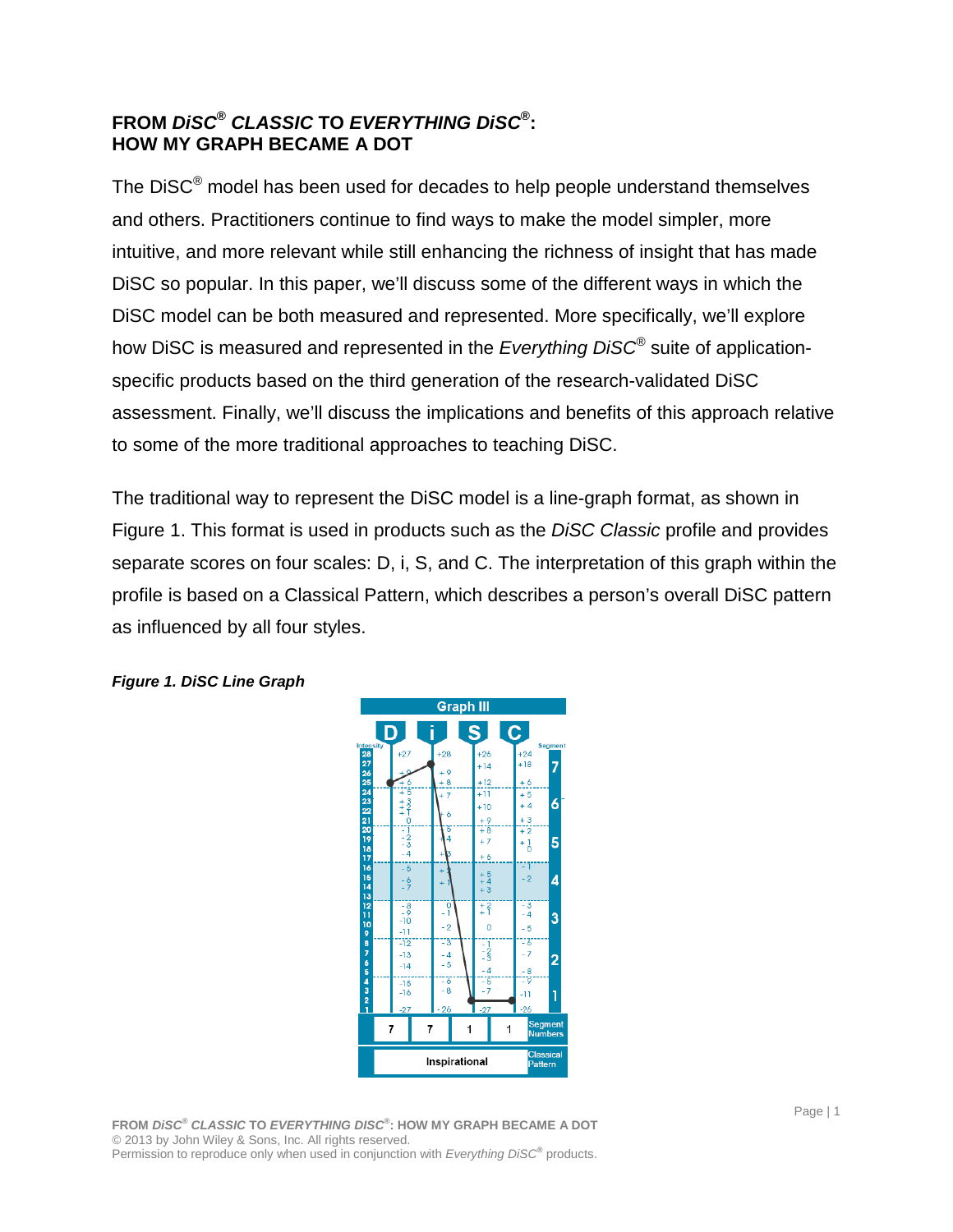The line graph representation of DiSC®, however, is only one of many ways to discuss DiSC and present a participant with his or her DiSC style. The earliest representation of the DiSC model, as described by William Marston in his book, *The Emotions of Normal People*, was a circle.





Hearkening back to the roots of DiSC, the DiSC circle, as shown in Figure 2, provides an intuitive way to show a participant her or his location within the DiSC model. This representation of DiSC is used in all *Everything DiSC*® reports. In this example, the circle, or circumplex, shows a participant who tends toward the i or Influence style but also has a strong tendency toward the D or Dominance style. If one were to take the line graph in Figure 1 and represent it in a circular format, Figure 2 would very likely be the result. In both cases, we have a person who is very high in the i and D styles and very low in the S (Steadiness) and C (Conscientiousness) styles.

# **HOW DOES THE DiSC® CIRCLE WORK?**

Although the circular representation of DiSC is designed to be simple and intuitive, it also conveys a great deal of information about a person's DiSC style at a glance.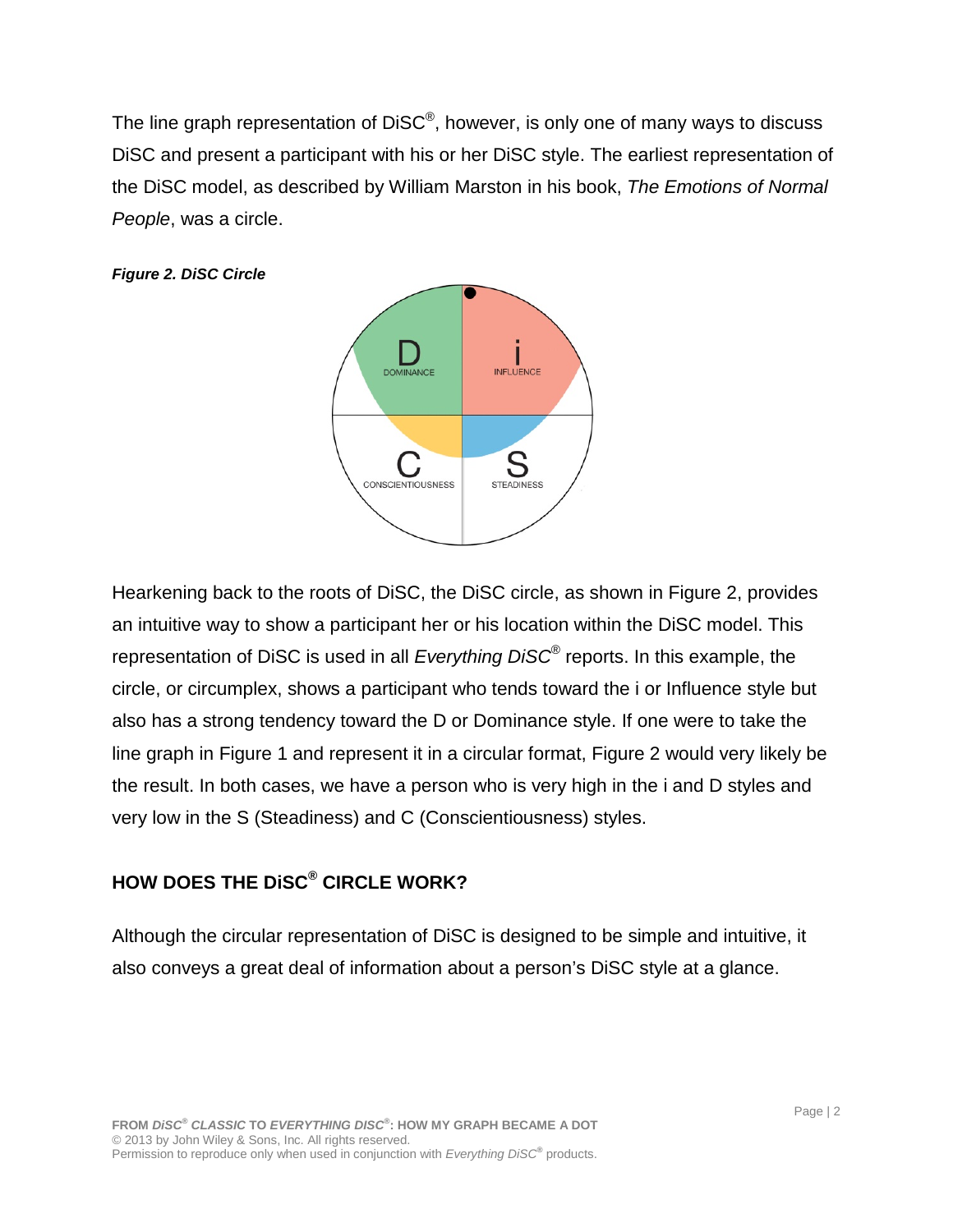#### *DOT LOCATION*

Within each of the four basic styles—D, i, S, and C—there are three regions where a person's dot may be located, illustrating the twelve different regions of the *Everything DiSC*® model. The **angular location** of a dot indicates a person's DiSC® style. Though everyone is a blend of all four styles, most people tend strongly toward one or two styles. For example, in Figure 3, we have a participant who tends toward the C style but also has some tendency toward the D style. Most likely, if he had taken the *DiSC Classic* assessment, he would have ended up with a Creative Pattern (composed of the C and D styles) or an Objective Thinker Pattern (composed mostly of the C style.)





A dot's **distance from the edge** of the circle shows how naturally inclined a person is to encompass the characteristics of his or her DiSC style. A person whose dot is close to the outer edge of the circle is probably strongly inclined toward the characteristics of his or her DiSC style. A dot located between the edge and the center of the circle indicates moderate inclination. A dot positioned closer to the center of the circle indicates a slight inclination.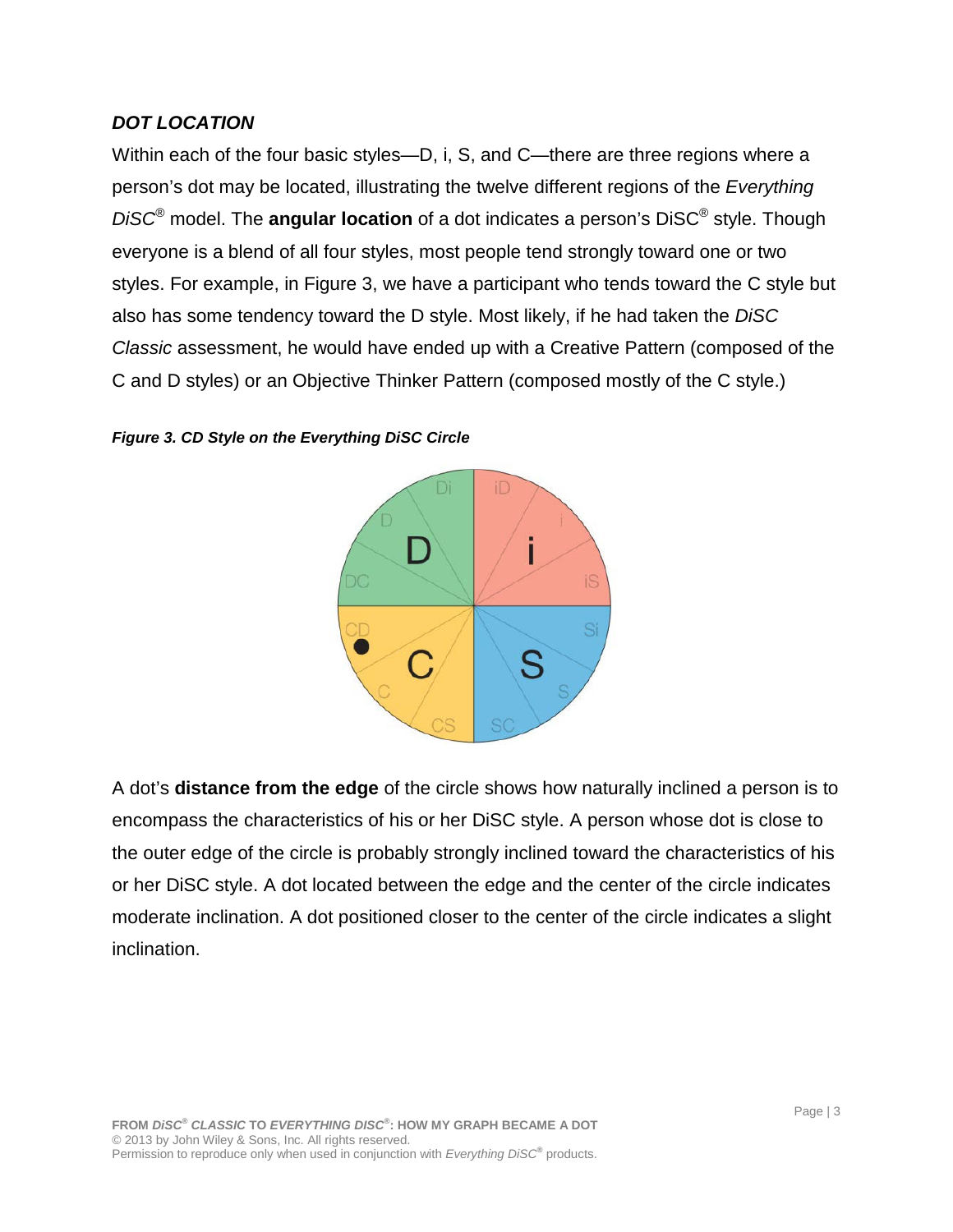#### *SHADING AND PRIORITIES*

While dot location and DiSC® style can say a great deal about a participant, **map shading** is also important. The eight words around the *Everything DiSC*® map are called **priorities**, or the primary areas where people focus their energy.

The closer a participant's shading comes to a priority, the more likely he is to focus his energy on that area. Everyone has at least three priorities, and sometimes people have four or five. The three words closest to the dot are a participant's primary priorities, and personalized shading indicates whether the participant stretches to include up to two additional priorities. These additional priorities are marked by striped shading, as shown in Figure 4. In this example, a person with the "i" style, who prioritizes Action, Enthusiasm, and Collaboration, also has shading that stretches to include Accuracy, which isn't characteristic of the i style.

#### *Figure 4. i shading with additional Accuracy priority on the Everything DiSC Workplace*® *map*

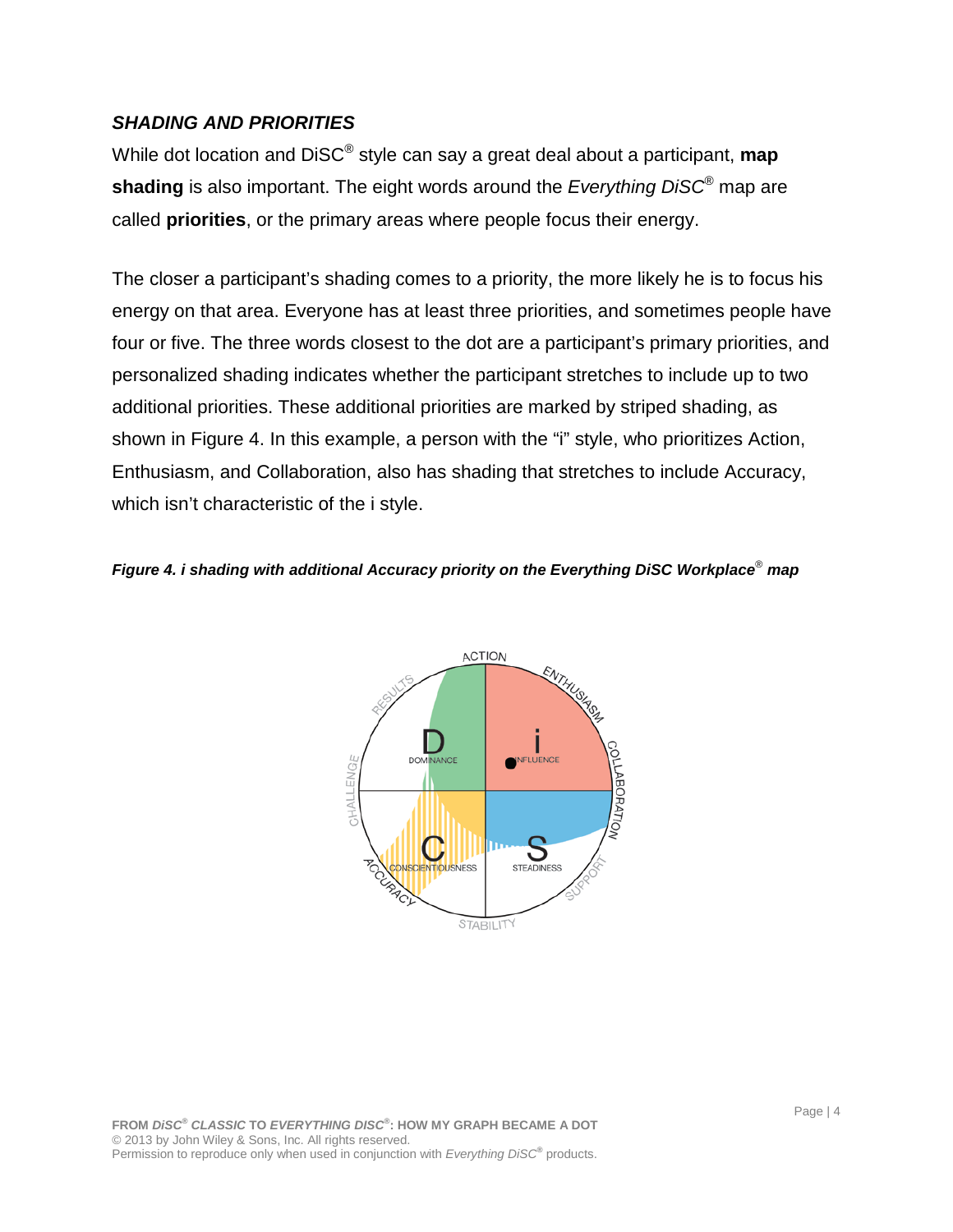# **WHAT ARE THE ADVANTAGES OF USING THE** *EVERYTHING DiSC***® ASSESSMENT?**

### *RELATIONSHIPS*

One of the most powerful aspects of the  $DISC^{\circledcirc}$  circle is that it allows us to show the relationship between two people in a straightforward, visual manner. For example, in Figure 5, the map plots a participant (represented by the dot) and her co-worker (represented by the star).



#### *Figure 5. Two participants' styles on the Everything DiSC Workplace*® *map*

The participant can immediately see the similarities and differences between the two of them. Even though they both prioritize Action and may share a tendency to be fastpaced and outspoken, they also differ dramatically. The participant tends to focus on Results and Challenge, so she's likely to be questioning and skeptical of other people's ideas while also being focused on the bottom line. Her co-worker tends to value Enthusiasm and Collaboration, and may focus more on getting everyone involved and building team spirit. In this case, the participant can see how she and her co-worker complement each other and where they may share blind spots.

Although the line graph representation of DiSC allows us to compare the profiles of two people, a great deal more interpretation and coaching is often necessary before the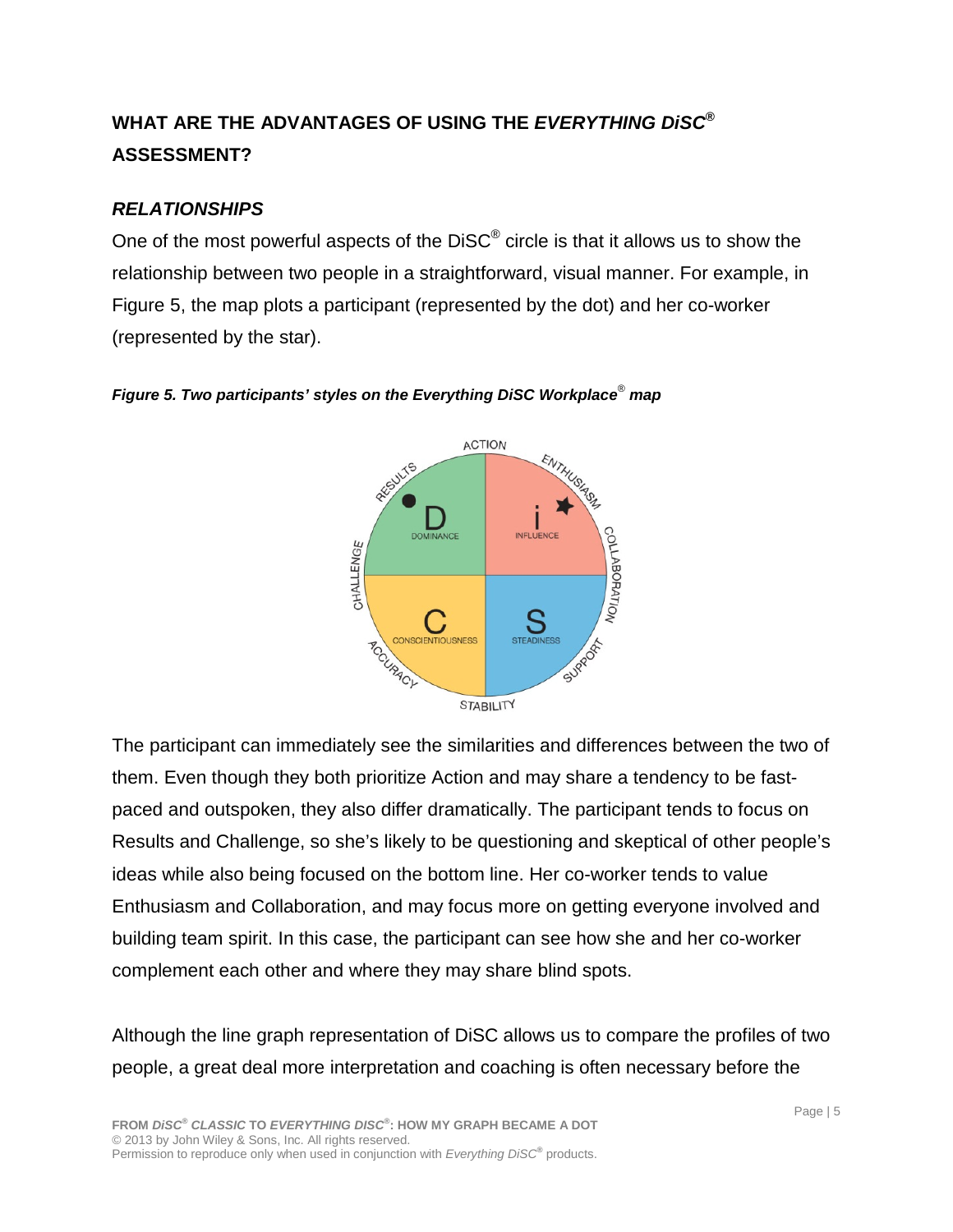implications of that comparison become clear. With the circular representation, the implications and applications of the information are visually apparent. And while there is still a great deal of richness for a facilitator to add, participants can immediately begin to apply the information for themselves.

#### *GROUP DYNAMICS*

The circular representation of DiSC<sup>®</sup> also allows participants to quickly gauge the composition of their group and see the implications of that composition.

For instance, in the team represented in Figure 6, a disproportionately large number of group members tend toward C. Consequently, this group probably puts a very high priority on Accuracy and controlling the quality of their work. We can also see some potential group limitations. Because virtually everyone in the group may prefer to work at a cautious, stable pace in order to ensure high standards, the team may find that they often lack a sense of Action, or a focus on achieving goals quickly. And because they don't prioritize Results in their culture, they may lose out on opportunities to make their mark.



*Figure 6. Team represented on the Everything DiSC Workplace*® *map*

Further, by simply glancing at the map, we can start to understand some of the frustrations that individual members may experience. For instance, the two people in the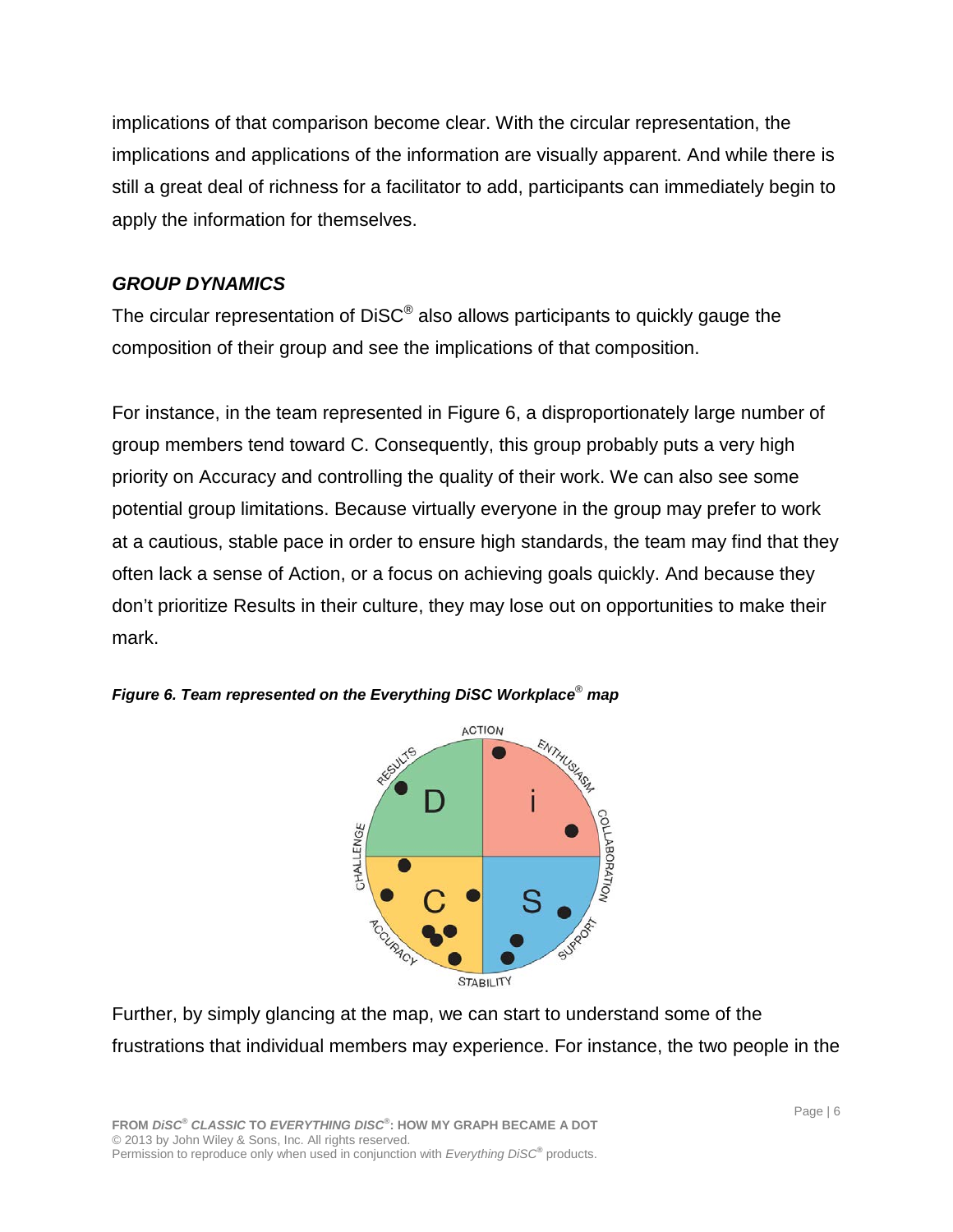i quadrant may, in many respects, feel alienated or misunderstood by the rest of the group.

#### *ADAPTATION & STRESS*

For years, consultants, coaches, and facilitators have used DiSC® to help people recognize the occasional need to adapt their DiSC style to the people or situations around them. As mentioned earlier, the *Everything DiSC*® profiles use shading to help participants understand the areas on the DiSC map where they might have difficulty stretching. For example, the map in Figure 7 shows a manager who tends strongly toward the C style.



*Figure 7. C style represented on the Everything DiSC Management map*

Using the map, she can quickly see how certain situations require her to stretch beyond her natural tendencies. She can visually understand that when she needs to comfort a direct report who is upset or frustrated, she'll probably need to project more support and acceptance than is naturally her style. Using the shading, she can also see that this is most likely out of her comfort zone, and she will find it stressful if she has to do this kind of activity on a regular basis.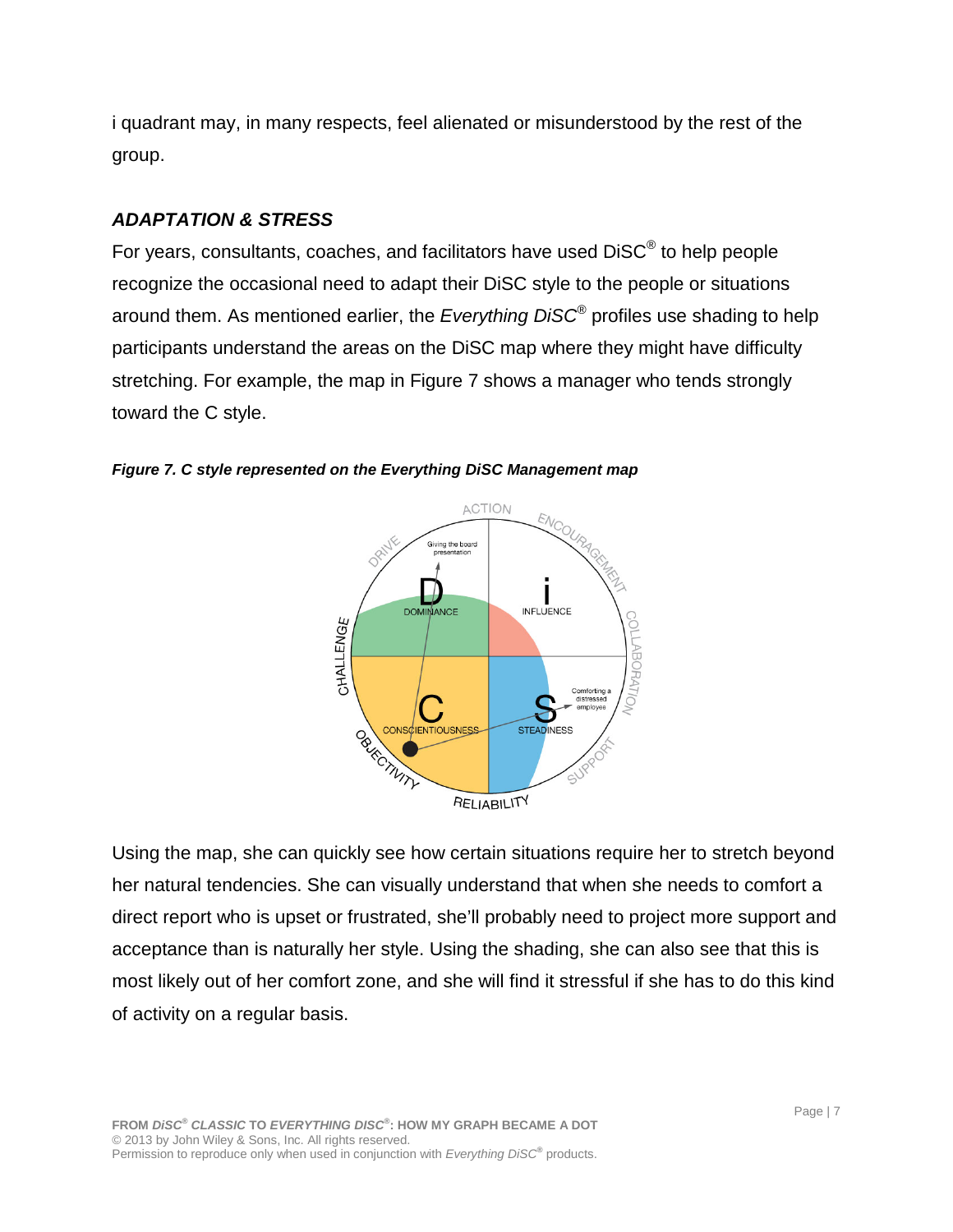If, on the other hand, when this same manager is giving a board presentation to a group of very driven, results-oriented executives, she can see that a different type of adaptation is necessary. It's clear that she needs to pick up her pace and be much more outspoken with her ideas. If she's a mature manager, she can probably make the stretch, but the map helps her understand why it may be draining to do so. Although a facilitator can certainly discuss the concepts of adaptation and stress using the line graph representation of DiSC®, the visual, integrated nature of the circular representation makes this process simple and intuitive for the participant.

# *INTEGRATION OF THE FOUR STYLES*

Instead of presenting the four DiSC styles as four separate traits, the circular model shows the true continuous nature of DiSC. For instance, there is a meaningful difference between someone who has a pure D style and someone who has a Di style. In both cases, the D characteristics express themselves differently because the four styles do not live in isolation. This is a clear case where the whole is greater than the sum of its parts. Marston recognized this fact when he compared the DiSC circle to a color wheel, where colors flow into each other in a smooth, continuous fashion, and where the combination of red and blue form the color purple, which has its own unique properties separate from either red or blue.

The *DiSC Classic* assessment uses Classical Patterns to capture the integrated, interactive nature of the four styles. For instance, the Inspirational Pattern describes someone who is high in both the D and i styles and how these two styles uniquely combine to form the pattern. The circular representation of DiSC presents this integration, however, in a simple, visual manner. Participants can clearly see how the different styles blend into one another and where they fit within that blend.

# *MEMORABILITY*

One of the reasons that the DiSC model has been so successful over the years is because it gives people a simple, memorable way to understand themselves and those around them. The DiSC profile could have been designed to contain 20, 50, or even 100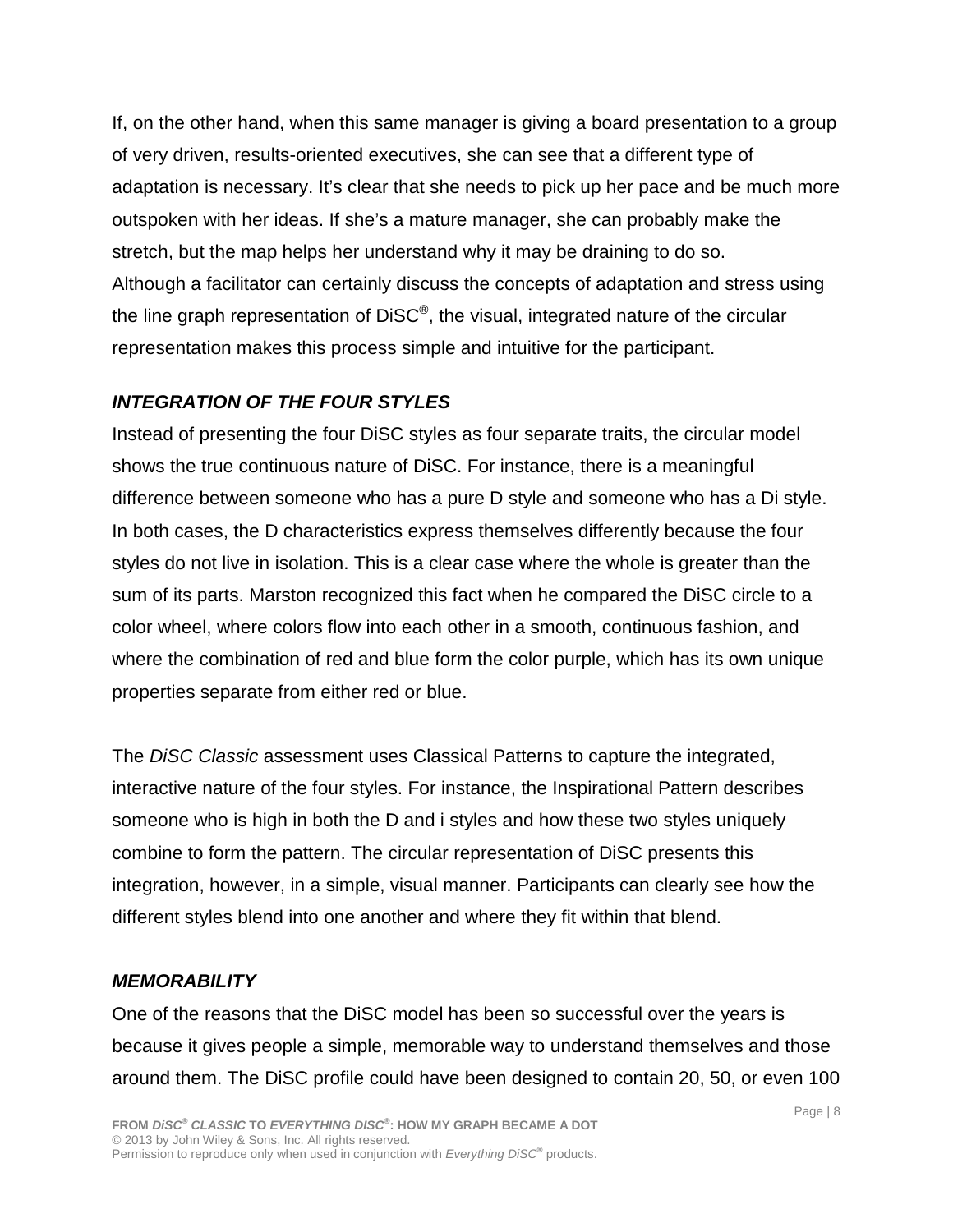different scales, but while such a profile might contain a lot of information, it would lose most of its practical usefulness. Its complexity would keep people from internalizing the information. It would be difficult to organize and remember. Consequently, people would be far less likely to practically apply the information.

Even though the line-graph representation of DiSC<sup>®</sup> has proven to be incredibly powerful, the circular representation of the DiSC model is even more intuitive and memorable and doesn't sacrifice the richness of information. Instead of learning about four separate scales, participants learn about one integrated model.

Psychologists have long known that people can remember information much more easily when they "chunk" it together into smaller, unified pieces. With the circular model people are asked to carry around in their heads *one* unified piece of information (i.e., the circular model) rather than *four* separate pieces of information (i.e., the four DiSC® scales). Although it may sound like splitting hairs, study after study shows the profound effects that "chunking" information has on memory. Consequently, if the DiSC model is more memorable, it's going to be more practical and useful. People will be more likely to successfully apply the model in their everyday lives.

#### *APPLICATION LAYERS*

DiSC has proven to be very powerful in giving people a language to discuss their differences. The model helps people not only understand those differences, but also value them. In an increasingly sophisticated marketplace, however, companies often want to take DiSC even further. Organizations routinely use *Everything DiSC*® assessments and programs to improve critical people-skills in the areas of management, sales, leadership, communication, and more. With its circular DiSC map, *Everything DiSC* offers application layers for the DiSC model that help participants see the immediate relevance of DiSC to their field or profession.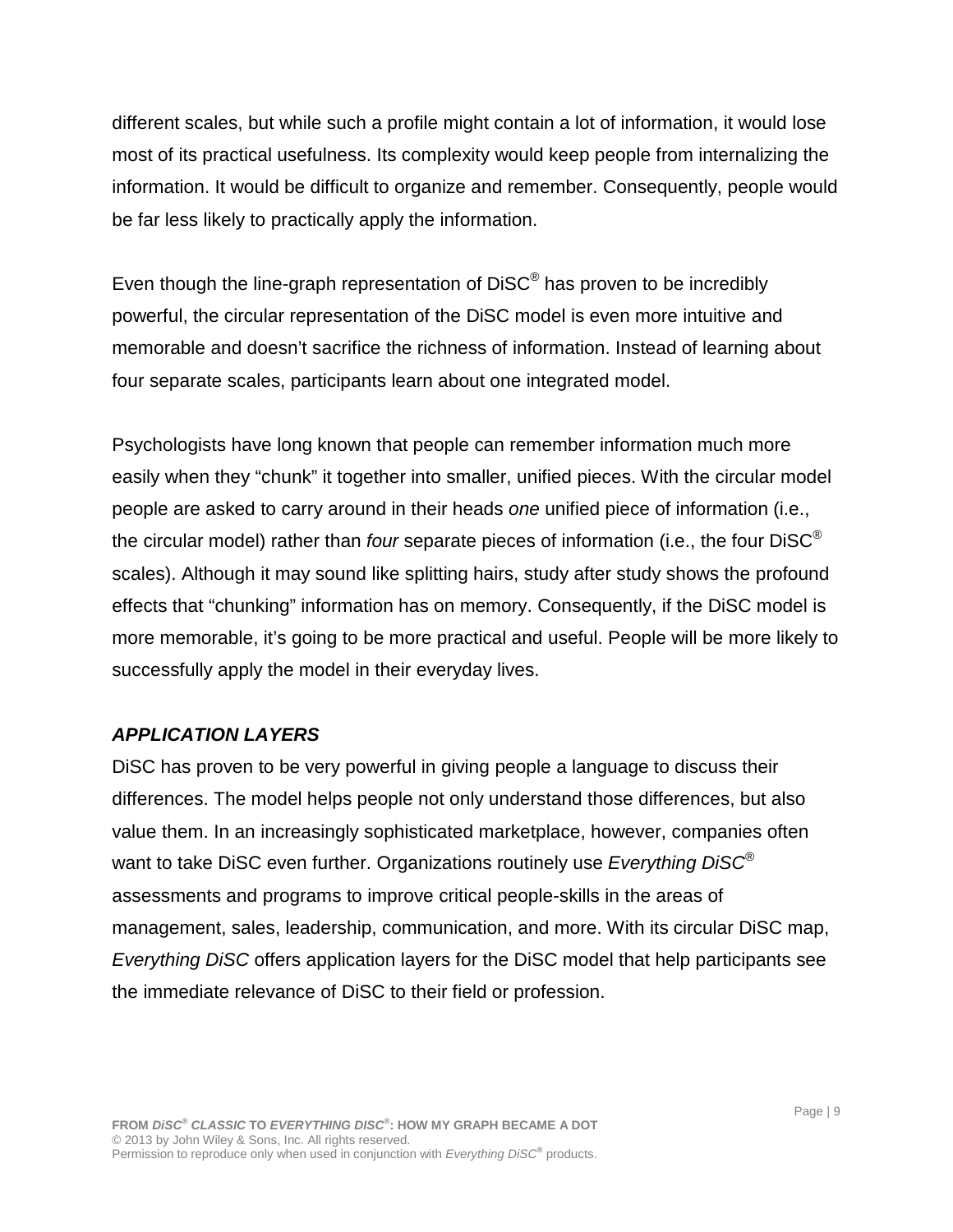For instance, the DiSC® circle in Figure 8 is taken from the *Everything DiSC Workplace*® *Profile*. The words around the circle describe the priorities of individuals with different DiSC styles. So, if we have a respondent who tends toward the S style, he probably places a priority on achieving stability and accomplishing tasks by supporting and collaborating with others. If he is working with a colleague who tends toward D, he can quickly see that the other person has priorities that are quite different from his own and he'll have to adapt his natural style.



*Figure 8. S style represented on the Everything DiSC Workplace map*

Application layers such as this mean that participants don't have to spend time learning abstract theories about personality or behavior that aren't relevant to their situation. Further, these participants don't have to struggle to understand how DiSC<sup>®</sup> relates to their goals and developmental needs. It becomes immediately apparent how they can use this model to connect better with coworkers, improve their workplace, and be more successful at their jobs.

# **MEASURING YOUR LOCATION ON THE DiSC CIRCLE**

In the *DiSC Classic* assessment, participants are shown 28 forced-choice boxes that contain four words each. Consequently, participants review a total of 112 words. In each box, they are asked to choose one that is most like them and one that is least like them. One of the original reasons for using this measurement methodology is because it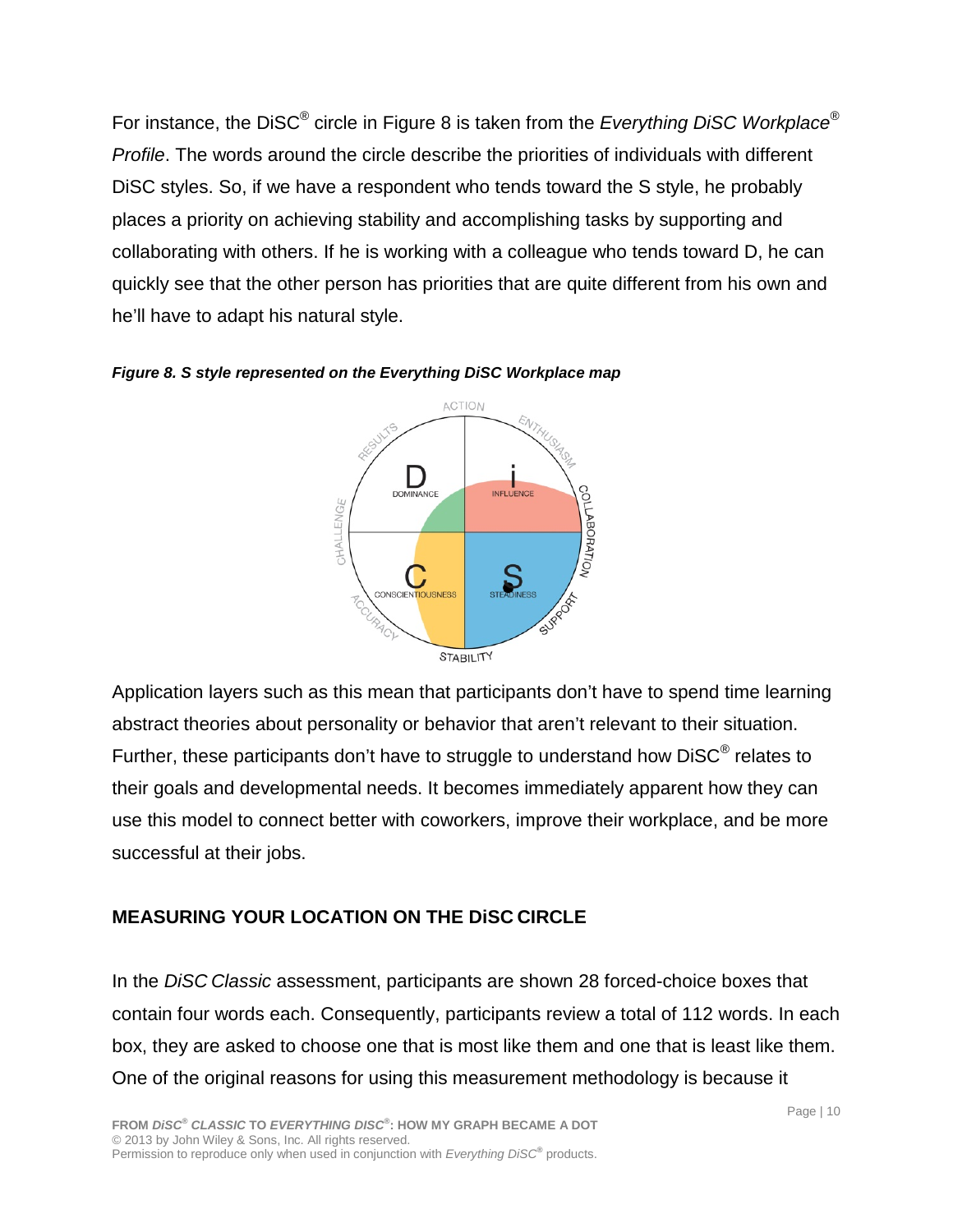greatly reduced the social desirability of responses. That is, a participant can only choose one response as *most* even if they are all desirable and has to choose one as *least* even if all are not very desirable.

In the *Everything DiSC*® assessment, participants are shown a series of statements and asked to indicate, on a five point scale, the degree to which they agree with each of them. This format is illustrated in Figure 9.

| <b>Figure 9. Statements from the Everything DiSC assessment</b> |  |  |
|-----------------------------------------------------------------|--|--|
|                                                                 |  |  |

|                                                 | <b>Strongly</b><br>disagree | <b>Disagree</b> | <b>Neutral</b> | Agree | <b>Strongly</b><br>agree |
|-------------------------------------------------|-----------------------------|-----------------|----------------|-------|--------------------------|
| I can be pretty forceful with my opinions       |                             |                 |                |       |                          |
| I love meeting new people                       |                             | $\circ$         |                |       |                          |
| People think of me as a really good<br>listener |                             |                 |                |       |                          |
| Accuracy is a priority for me                   |                             |                 |                |       |                          |
| I am bold                                       |                             |                 |                |       |                          |

Because the *Everything DiSC* assessment is electronically scored, the computerized scoring algorithm can automatically adjust for the social desirability of responses. Consequently, participants are left with more freedom to answer the questions in a way that truly describes them. That is, they are not forced to select a response that does not feel optimal to them. For this reason, participants generally find it easier to respond to the *Everything DiSC* assessment than to the *DiSC*® *Classic* assessment. And because the *Everything DiSC* assessment uses adaptive testing, an interactive assessment process that tailors questions to the individual respondent, people who respond inconsistently to any given set of items will be asked to respond to more items. This provides for greater precision in selection of DiSC style and dot placement and results in a more personalized, satisfying experience for the participant.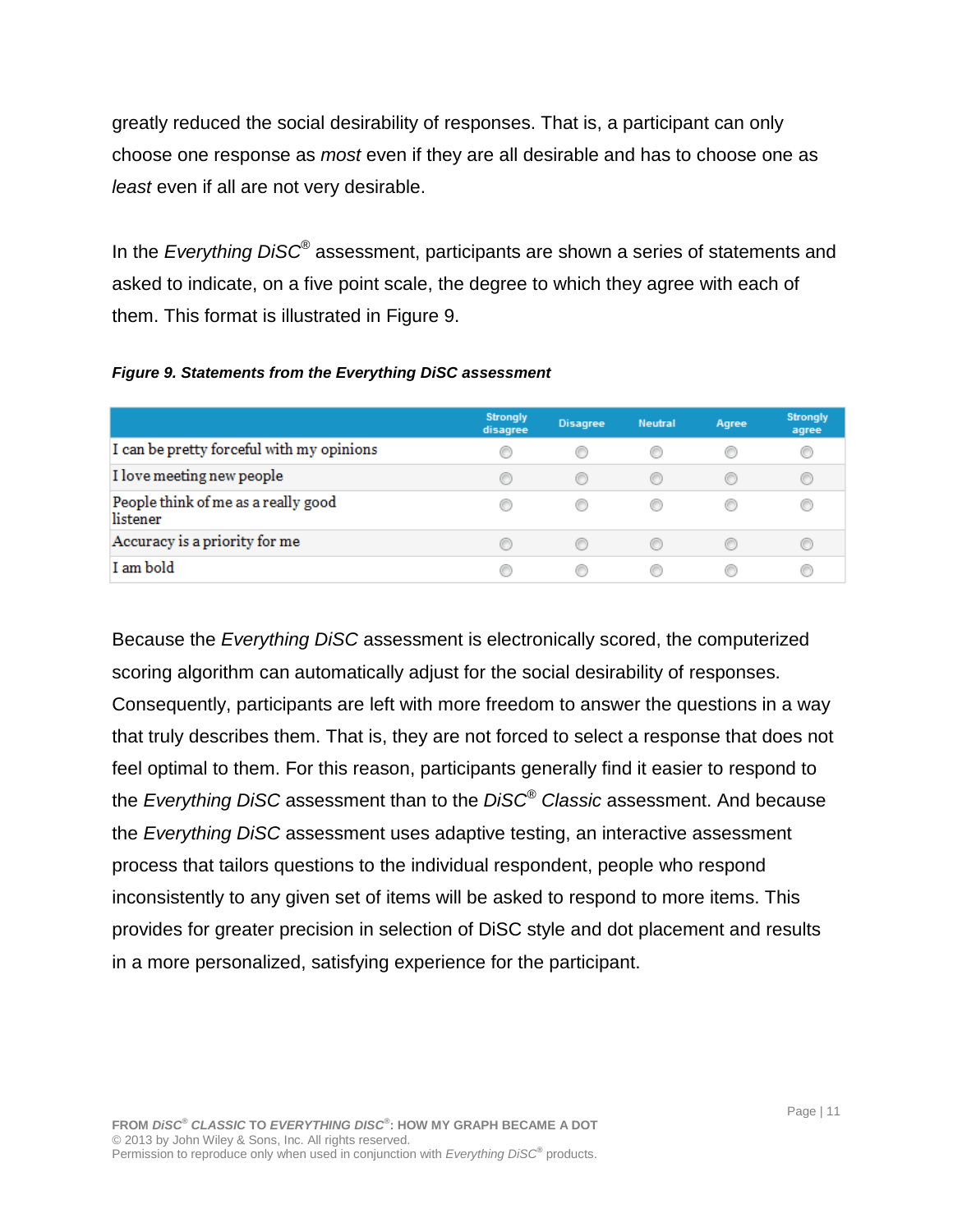After a participant has finished the assessment, the profile is scored. Each statement is assigned to one of eight DiSC® scales: D, Di, i, iS, S, SC, C, or CD. Although not reported in the actual profile, participants receive scores on each of these eight scales, and a participant's location on the DiSC circle is calculated. Because the *Everything DiSC*® assessment measures people on eight points around the DiSC circle rather than on four points, like the *DiSC Classic* assessment, it provides more precision about a participant's true DiSC style. For instance, instead of simply measuring a person on the S and C scales, the *Everything DiSC* assessment measures a person on S, SC, and C scales. This precision gives us a better idea of where a person is located within the DiSC circle.

# **WHAT HAPPENED TO THE CLASSICAL PATTERNS?**

Although the *Everything DiSC* profiles do not technically refer to a Classical Pattern, the profiles allow a facilitator to glean the same information from a quick glance at the DiSC circle. For instance, the Inspirational Classical Pattern is assigned to a person who scores high on the D and i scales of the *DiSC Classic* assessment. Research shows that if these same people are plotted as a dot within the DiSC circle, the vast majority end up with a dot at the top of the circle, where the D and i quadrants meet. The majority of people who have a Creative Classical Pattern end up with a dot that tends toward the left side of the DiSC circle, where the C and D quadrants meet.

One of the most common questions about the transition from using Classical Patterns to using the DiSC circle involves the Achiever and Appraiser patterns. These Classical Patterns describe people who are high in two DiSC styles that are theoretically opposite each other. The Achiever pattern is a combination of the D and S styles, and the Appraiser pattern is a combination of the i and C styles.

First, keep in mind that the Achiever and Appraiser patterns are two of the most infrequent patterns. As predicted by the DiSC model, few people will be high on two styles that negatively correlate with each other in such a strong manner. One must also